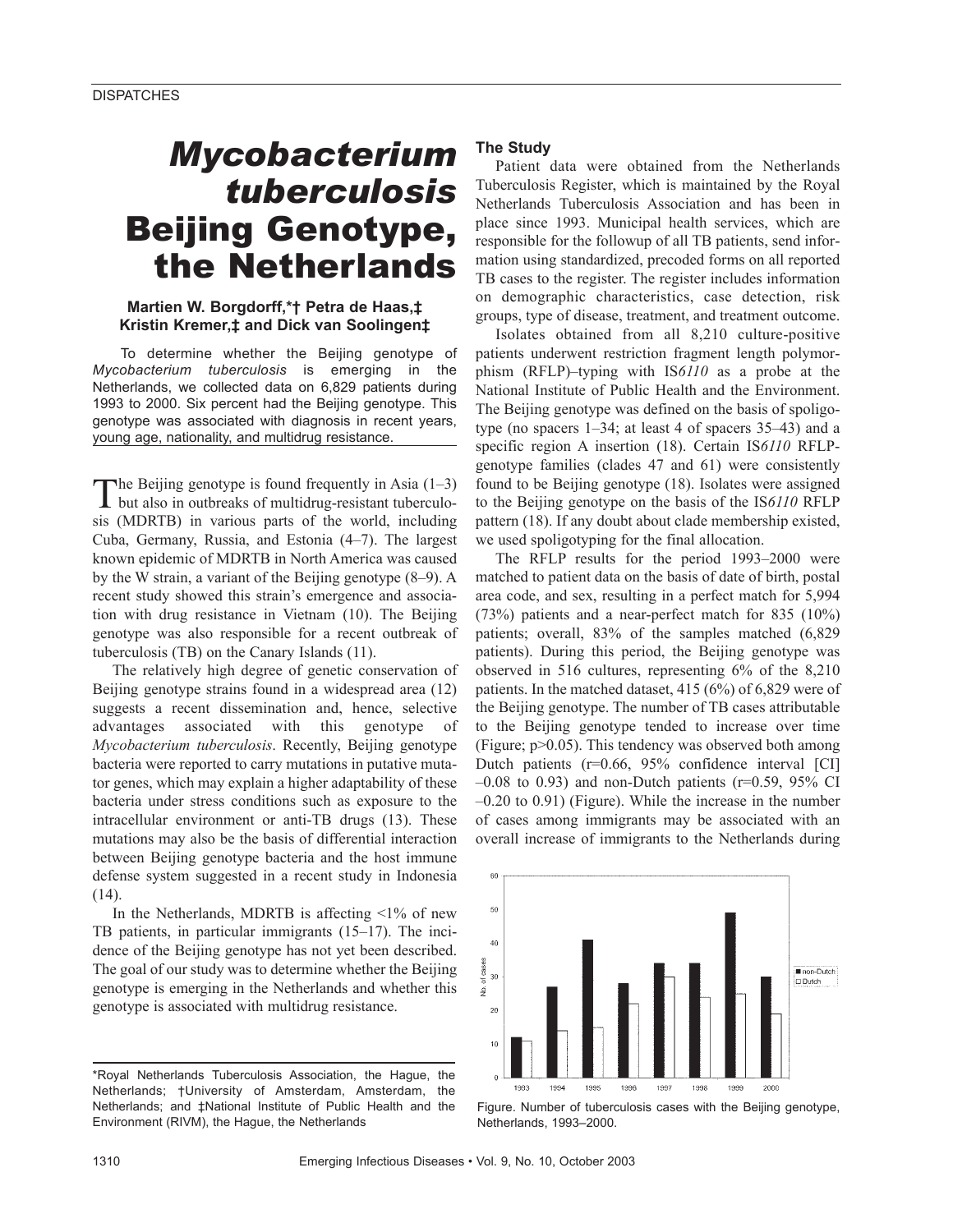# **DISPATCHES**

|                                                                                          |                  |       |                  |              | Odds ratio                                       |
|------------------------------------------------------------------------------------------|------------------|-------|------------------|--------------|--------------------------------------------------|
| Risk factor                                                                              | Beijing genotype | Total | $\%$             | Crude        | Adjusted <sup>b</sup> (95% confidence intervals) |
| Y of diagnosis                                                                           |                  |       |                  |              |                                                  |
| 1993                                                                                     | 23               | 669   | 3                | 1.09         | $1.08(1.03 \text{ to } 1.13)$                    |
| 1994                                                                                     | 41               | 941   | 4                |              | (per year)                                       |
|                                                                                          | 56               |       |                  |              |                                                  |
| 1995                                                                                     |                  | 863   | 6                |              |                                                  |
| 1996                                                                                     | 50               | 946   | 5                |              |                                                  |
| 1997                                                                                     | 64               | 872   | $\tau$           |              |                                                  |
| 1998                                                                                     | 58               | 804   | $\boldsymbol{7}$ |              |                                                  |
| 1999                                                                                     | 74               | 879   | $\,$ 8 $\,$      |              |                                                  |
| 2000                                                                                     | 49               | 855   | 6                |              |                                                  |
| <b>Sex</b>                                                                               |                  |       |                  |              |                                                  |
| Male                                                                                     | 254              | 4,135 | 6                | 1            |                                                  |
| Female                                                                                   | 161              | 2,694 | 6                | 0.97         |                                                  |
| Age group                                                                                |                  |       |                  |              |                                                  |
| $<$ 25                                                                                   | 120              | 1,522 | 8                | $\mathbf{1}$ | 1                                                |
| $25 - 34$                                                                                | 123              |       | 6                | 0.80         | $0.69(0.53 \text{ to } 0.91)$                    |
|                                                                                          |                  | 1,925 |                  |              |                                                  |
| $35 - 44$                                                                                | 64               | 1,080 | 6                | 0.74         | $0.60$ (0.43 to 0.83)                            |
| $45 - 54$                                                                                | 23               | 614   | $\overline{4}$   | 0.45         | $0.36$ (0.23 to 0.57)                            |
| $55 - 64$                                                                                | 24               | 493   | 5                | 0.60         | $0.55(0.35 \text{ to } 0.88)$                    |
| $65 - 74$                                                                                | 40               | 517   | 8                | 0.98         | $0.78$ (0.52 to 1.15)                            |
| $75+$                                                                                    | 21               | 678   | 3                | 0.37         | $0.30(0.18 \text{ to } 0.50)$                    |
| <b>Nationality</b>                                                                       |                  |       |                  |              |                                                  |
| Netherlands                                                                              | 160              | 2,825 | 6                | $\mathbf{1}$ | 1                                                |
| Europe (central and eastern)                                                             | $20\,$           | 231   | 9                | 1.58         | 1.27 (0.77 to 2.09)                              |
| Turkey                                                                                   | 3                | 339   | $\mathbf{1}$     | 0.15         | $0.12$ (0.04 to 0.38)                            |
| Morocco                                                                                  | 19               | 650   | 3                | 0.50         | $0.41$ (0.25 to 0.68)                            |
| Somalia                                                                                  | 21               | 957   | $\mathbf{2}$     | 0.37         | $0.27(0.17 \text{ to } 0.44)$                    |
| Africa (other)                                                                           | 28               | 594   | 5                | 0.82         |                                                  |
|                                                                                          |                  |       |                  |              | $0.63$ (0.41 to 0.96)                            |
| Asia                                                                                     | 140              | 786   | 18               | 3.61         | 3.01 $(2.32 \text{ to } 3.91)$                   |
| Other                                                                                    | 19               | 345   | 6                | 0.97         | $0.86(0.53 \text{ to } 1.42)$                    |
| Unknown                                                                                  | 5                | 102   | 5                | 0.86         | $0.73$ (0.29 to 1.84)                            |
| <b>RFLP</b> clustering <sup>a</sup>                                                      |                  |       |                  |              |                                                  |
| No                                                                                       | 212              | 3,227 | $\tau$           | $\mathbf{1}$ |                                                  |
| Yes, first case                                                                          | 57               | 1,052 | 5                | 0.81         |                                                  |
| Yes, later case                                                                          | 146              | 2,550 | 6                | 0.86         |                                                  |
| Localization                                                                             |                  |       |                  |              |                                                  |
| Pulmonary                                                                                | 268              | 4,064 | $\tau$           | $\mathbf{1}$ |                                                  |
| Extrapulmonary                                                                           | 113              | 2,122 | 5                | $0.80\,$     |                                                  |
| Pulmonary and extrapulmonary                                                             | 34               | 643   | 5                | 0.79         |                                                  |
| <b>Residing in Netherlands</b>                                                           |                  |       |                  |              |                                                  |
| $<$ 6 months                                                                             | 46               | 641   | 7                | $\mathbf{1}$ |                                                  |
|                                                                                          |                  |       |                  |              |                                                  |
| $6-11$ mo                                                                                | 12               | 301   | $\overline{4}$   | 0.54         |                                                  |
| $12 - 23$ mo                                                                             | 28               | 358   | 8                | 1.10         |                                                  |
| $2-4y$                                                                                   | 53               | 767   | 7                | 0.96         |                                                  |
| $\geq$ 5 y                                                                               | 122              | 1,710 | $\tau$           | 0.99         |                                                  |
| Born in Netherlands                                                                      | 117              | 2,437 | 5                | 0.65         |                                                  |
| No information                                                                           | 37               | 615   | 6                | 0.83         |                                                  |
| Drug resistance                                                                          |                  |       |                  |              |                                                  |
| Susceptible                                                                              | 332              | 5,910 | 6                | $\mathbf{1}$ |                                                  |
| H only                                                                                   | 11               | 227   | 5                | 0.86         |                                                  |
| S only                                                                                   | 34               | 358   | 9                | 1.76         |                                                  |
| Other patterns                                                                           | 26               | 221   | 12               | 2.24         |                                                  |
| Multidrug-resistant                                                                      | 9                | 53    | 17               | 3.44         |                                                  |
|                                                                                          |                  |       |                  |              |                                                  |
| Unknown                                                                                  | 3                | 60    | 5                | 0.88         |                                                  |
| <b>Multidrug resistance</b>                                                              |                  |       |                  |              |                                                  |
| Yes                                                                                      | 9                | 53    | 17               | 3.21         | 2.64 (1.22 to 5.74)                              |
| No                                                                                       | 406              | 6,776 | 6                | 1            | 1                                                |
| <b>HIV</b> infection                                                                     |                  |       |                  |              |                                                  |
| Yes                                                                                      | 14               | 294   | 5                | 0.76         |                                                  |
| No                                                                                       | 401              | 6,535 | 6                | $\mathbf{1}$ |                                                  |
| <sup>a</sup> RFLP, restriction fragment length polymorphism.                             |                  |       |                  |              |                                                  |
| <sup>b</sup> Adjusted for year of diagnosis, age, nationality, and multidrug resistance. |                  |       |                  |              |                                                  |

Table. Risk factors for the Beijing genotype of *Mycobacterium tuberculosis*, the Netherlands, 1993–2000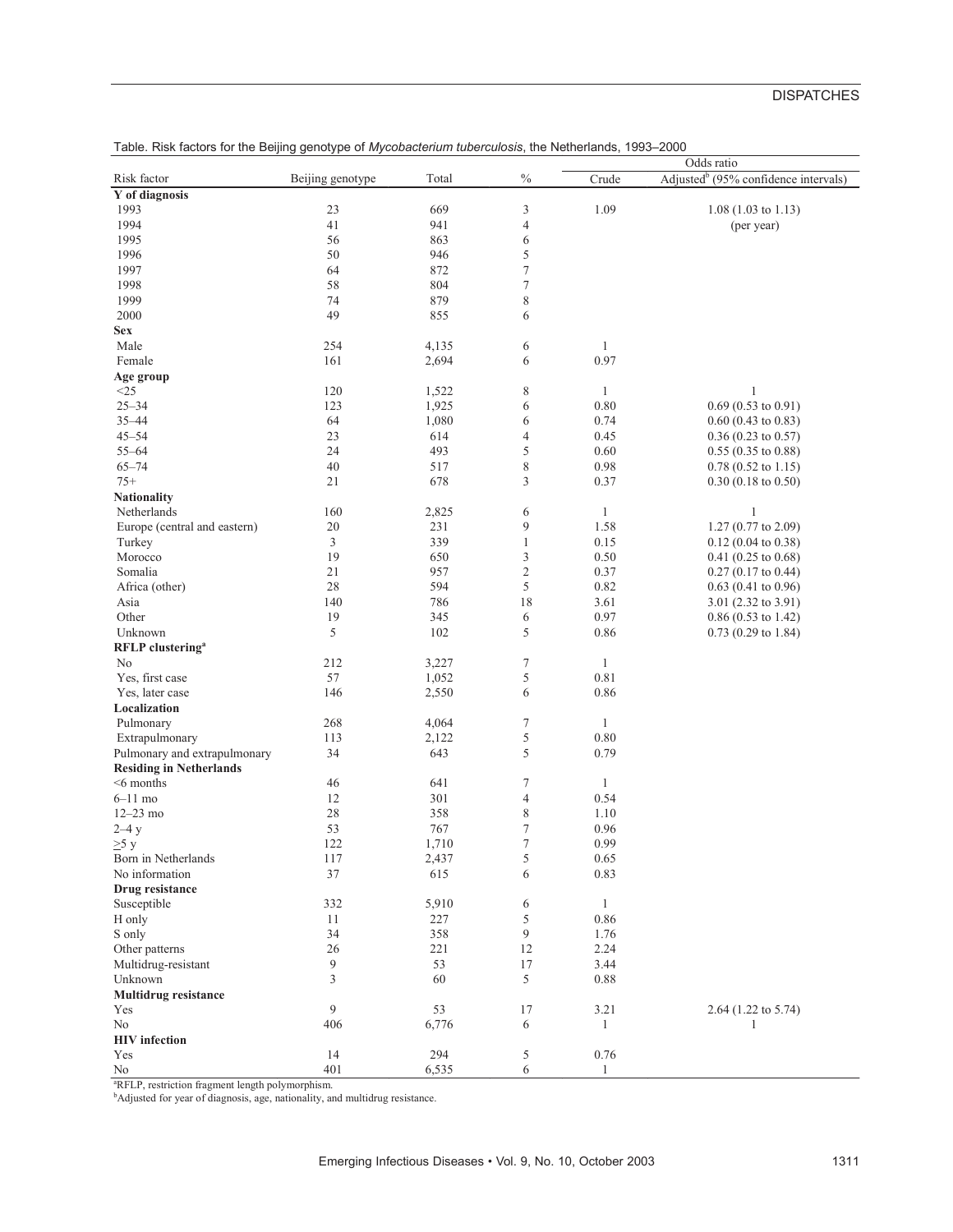## **DISPATCHES**

the study period, the increasing numbers among Dutch patients likely reflect an increasing incidence rate.

The proportion of TB patients who had the Beijing genotype was significantly associated in univariate analysis with a later year of diagnosis, young age, nationality (increased among immigrants from Asia and decreased among those from Morocco, Turkey, Somalia, and other African countries, compared with Dutch citizens), and multidrug resistance (Table). These associations persisted in multivariate analysis (Table).

The association between the proportion of TB cases with the Beijing genotype and age was observed in particular in Dutch patients (chi square $_{\text{trend}}$  15.5; p<0.0001), and was not clear among non-Dutch patients (chi square<sub>trend</sub> 0.8;  $p > 0.2$ ). Among Dutch patients, the Beijing genotype was more commonly found in new cases (6%, 133/2,130) than among retreated cases  $(4\%, 18/498; p<0.05)$ . Among non-Dutch patients, the Beijing genotype was slightly more common in retreated cases (8%, 19/229) than in new cases (6%, 204/3,218); however, this occurrence was not significant ( $p>0.2$ ). The incidence pattern by person and time appears consistent with transmission of the Beijing genotype from immigrants to the Dutch population (19).

The proportion of TB cases with the Beijing genotype was not substantially associated with HIV infection, pulmonary localization, RFLP clustering, or duration of stay in the Netherlands (Table). The lack of association with RFLP-clustering suggests that the Beijing genotype is not spreading more quickly than other *M. tuberculosis* strains.

Of the nine patients with the Beijing genotype and multidrug resistance, four were from central and eastern Europe, three from Asia, one from Africa, and one from the Netherlands. One of these nine patients was RFLPclustered; the other patient in that RFLP cluster had been diagnosed previously and had isolated isoniazid resistance.

During 1993 to 2000 in the Netherlands, the Beijing genotype represented 6% of TB cases. The Beijing genotype was associated with recent diagnoses, young age (in particular among Dutch citizens), nationality (Eastern Europe and Asia), and multidrug resistance. Although the Beijing genotype was associated with multidrug resistance, the number of MDRTB cases was small. No secondary cases were observed with the Beijing genotype and MDRTB. Of the nine cases of MDRTB, only one case may have been caused by transmission within the Netherlands from a case-patient who had isoniazid resistance at the start of treatment and may have acquired rifampicin resistance during treatment. However, the spread of the Beijing genotype among young people suggests the possible emergence of multidrug resistance and emphasizes the need for continued surveillance.

### **Acknowledgments**

We thank all municipal health services in the Netherlands for their contribution to the Netherlands Tuberculosis Register.

This study was performed within the framework of Concerted Action project QLK2-2000-00630 on Molecular Epidemiology of Tuberculosis.

Dr. Borgdorff is the chief epidemiologist of the Royal Netherlands Tuberculosis Association (KNCV) and professor of international health with special reference to tuberculosis at the University of Amsterdam. His areas of interest include the molecular epidemiology of tuberculosis and other communicable diseases.

### **References**

- 1. van Soolingen D, Qian L, de Haas PE, Douglas JT, Traore H, Portaels F, et al. Predominance of a single genotype of *Mycobacterium tuberculosis* in countries of East Asia. J Clin Microbiol 1995;33:3234–8.
- 2. Chan MY, Borgdorff M, Yip CW, de Haas PE, Wong WS, Kam KM, et al. Seventy percent of the *Mycobacterium tuberculosis* isolates in Hong Kong represent the Beijing genotype. Epidemiol Infect 2001;127:169–71.
- 3. Bifani PJ, Mathema B, Kurepina NE, Kreiswirth BN. Global dissemination of the *Mycobacterium tuberculosis* W-Beijing family strains. Trends Microbiol 2002;10:45–52.
- 4. Diaz R, Kremer K, de Haas PE, Gomez RI, Marrero A, Valdivia JA, et al. Molecular epidemiology of tuberculosis in Cuba outside of Havana, July 1994–June 1995: utility of spoligotyping versus IS*6110* restriction fragment length polymorphism. Int J Tuberc Lung Dis 1998;2:743–50.
- 5. Niemann S, Rusch-Gerdes S, Richter E. IS*6110* fingerprinting of drug-resistant *Mycobacterium tuberculosis* strains isolated in Germany during 1995. J Clin Microbiol 1997;35:3015–20.
- 6. Marttila HJ, Soini H, Eerola E, Vyshevskaya E, Vyshnevskyi BI, Otten TF. A Ser315Thr substitution in katG is predominant in genetically heterogeneous multi-drug resistant *Mycobacterium tuberculosis* isolates originating from the St. Petersburg area in Russia. Antimicrobiol Agents Chemother 1998;42:2443–5.
- 7. Kruuner A, Hoffner SE, Sillastu H, Danilovits M, Levina K, Svenson SB, et al. Spread of drug-resistant pulmonary tuberculosis in Estonia. J Clin Microbiol 2001;39:3339–45.
- 8. Bifani PJ, Plikaytis BB, Kapur V, Stockbauer K, Pan X, Lutfey ML. Origin and interstate spread of a New York City multidrug-resistant *Mycobacterium tuberculosis* clone family. JAMA 1996;275:452–7.
- 9. Frieden TR, Sherman LF, Maw KL, Fujiwara PI, Crawford JT, Nivin B, et al. A multi-institutional outbreak of highly drug-resistant tuberculosis: epidemiology and clinical outcomes. JAMA 1996;276:1229–35.
- 10. Anh DD, Borgdorff MW, Van LN, Lan NT, van Gorkom T, Kremer K, et al. *Mycobacterium tuberculosis* Beijing genotype emerging in Vietnam. Emerg Infect Dis 2000;6:302–5.
- 11. Caminero JA, Pena MJ, Campos-Herrero MI, Rodriguez JC, Garcia I, Cabrera P, et al. Epidemiological evidence of the spread of a *Mycobacterium tuberculosis* strain of the Beijing genotype on Gran Canaria Island. Am J Respir Crit Care Med 2001;164:1165–70.
- 12. Glynn JR, Whiteley J, Bifani PJ, Kremer K, van Soolingen D. Worldwide occurrence of Beijing/W strains of *Mycobacterium tuberculosis*: a systematic review. Emerg Infect Dis 2002;8:843–9.
- 13. Rad ME, Bifani P, Martin C, Kremer K, Samper S, Rauzier J, et al. Mutations in putative mutator genes of *Mycobacterium tuberculosis* strains of the W-Beijing family. Emerg Infect Dis 2003;7:838–45.